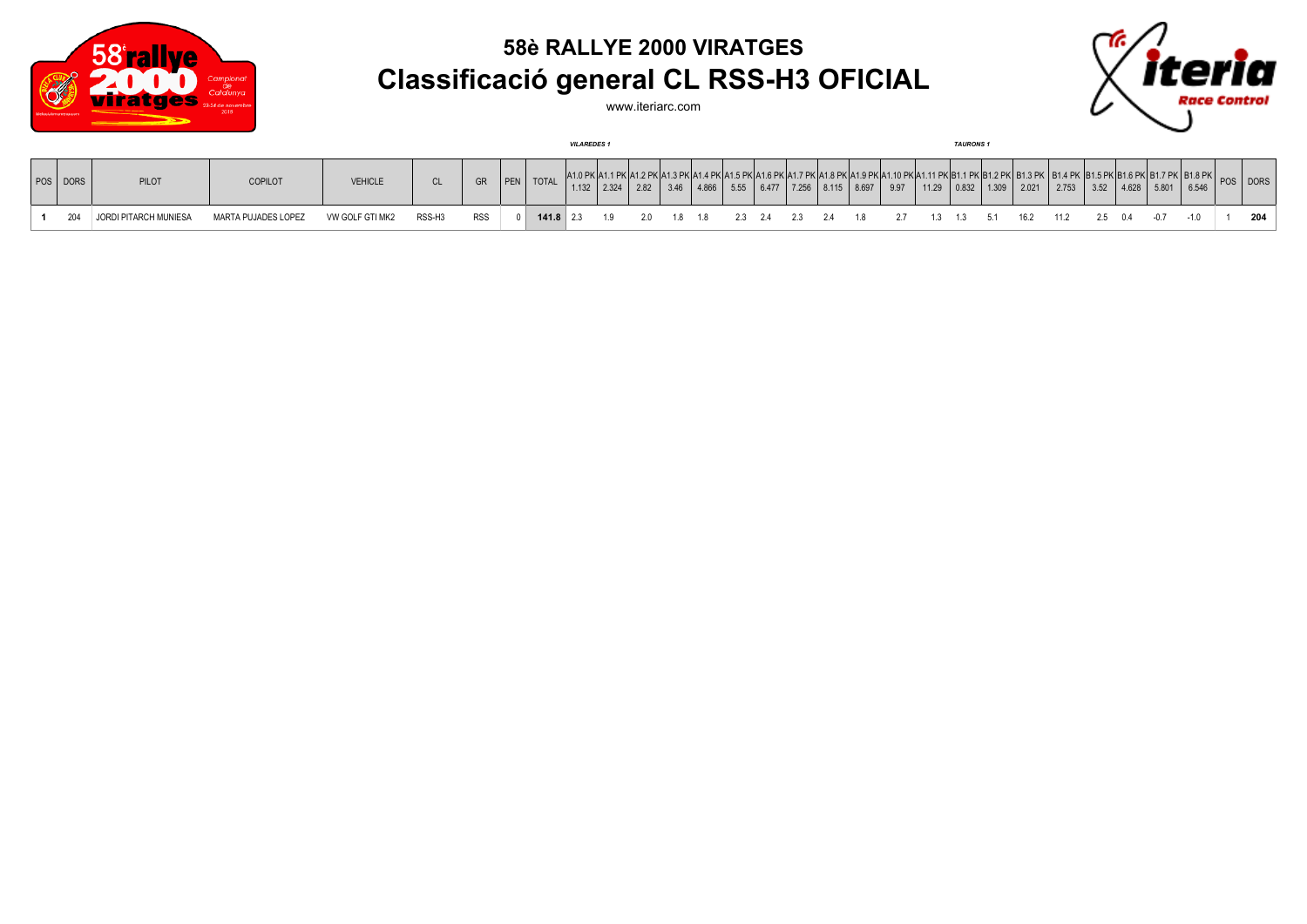

## **58è RALLYE 2000 VIRATGES Classificació general CL RSS-H3 OFICIAL**



www.iteriarc.com

| <b>VILAREDES 2</b> |          |       |       |       |      |  |       |      |       | <b>TAURONS 2</b> |       |       |                                           |       |       |                                  |                         |       |                        | <b>TALAMANCA1</b>       |       |                            |       |      |      |      |      |      |      |      |      |      |
|--------------------|----------|-------|-------|-------|------|--|-------|------|-------|------------------|-------|-------|-------------------------------------------|-------|-------|----------------------------------|-------------------------|-------|------------------------|-------------------------|-------|----------------------------|-------|------|------|------|------|------|------|------|------|------|
|                    | POS DORS | 7.018 | 1.132 | 2.324 | 2.72 |  | 4.866 | 5.43 | 6.477 | 7.256            | 8.115 | 8.697 | (   A2.9 PK   A2.10 PK   A2.11 PK<br>9.97 | 11.29 | 0.832 | <   B2.1 PK   B2.2 PK  <br>1.309 | <b>B2.3 PK</b><br>2.021 | 2.753 | <b>B2.5 PK</b><br>3.52 | <b>B2.6 PK</b><br>4.628 | 5.801 | B2.8 PK   B2.9 PK<br>6.546 | 7.018 | C1.1 | C1.2 | C1.3 | C1.4 | C1.5 | C1.6 | C1.7 | C1.8 | DORS |
|                    |          |       |       |       |      |  |       |      |       |                  |       |       |                                           |       |       |                                  |                         | 76.   |                        |                         |       |                            |       |      |      |      |      |      |      |      |      | 204  |